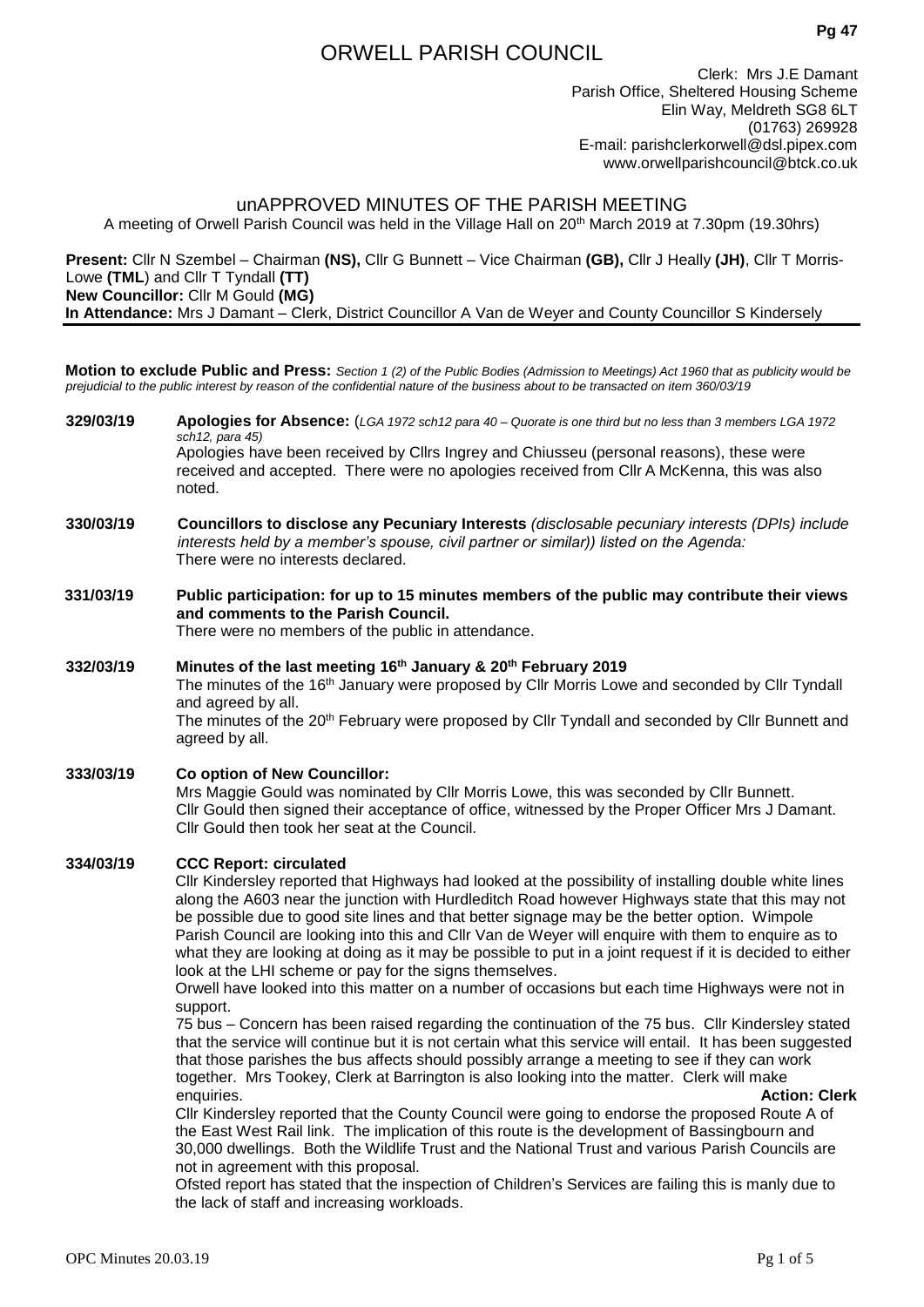#### **335/03/19 SCDC Report: verbal report**

Cllr Van de Weyer reported that the District Council are more in favour of options for the new rail route to go via Cambourne, however they have stated that not enough information on what is involved and how it would link up has been made available. It is proposed that the route will be decided by July but other decisions need to be looked into – costings, development and whether it should go south of Cambridge. No definite decision has been made yet. SCDC will again be looking into sites for potential development.

There is no time limit for the new Local Development Framework (LDF) Plan, at the moment, as it is still in its early stages. The existing LDF is in force until 2031, but one of the stipulations from the Planning Inspector was that SCDC and Cambridge City Council begin the next LDF which will be a joint venture as soon as possible.

Cllr Healy left the room at 8.02

Cllr Van de Weyer reported that there may be grants available for Parish Councils to carry out a Neighbourhood Plan.

Cllr Healy returned at 8.07

**336/03/19 Planning:** NS, GB, TT, JC, LH, JH and TML *(Town and Country Planning Act 1990 schedule 1, paragraph 8)* **Full planning minutes are available on the website or from the Clerk. Following Conditions are for Information Only:** Land off Hurdleditch S/0754/19/DC – Discharge of Condition 8 (Arboricultural Assessment) Land off Hurdleditch S/0757/19/DC – Discharge of Condition 9 (Traffic Management) Land off Hurdleditch S/0758/19/DC – Discharge of Condition 14 (Site Waste)

#### **337/03/19 East West Rail Link:**

Orwell Parish Council have submitted a note with the unanimous views of the residents at the village meeting held on the 6<sup>th</sup> March 2019, the consultation deadline is the 11<sup>th</sup> March 2019.

#### **338/03/19 Development Proposal on Hurdleditch Road (next to the primary school)**

Cllr Szembel reported that he had enquired about the carpark but as of this meeting, has not heard back from the school. The enquiry was regarding on who would be responsible for the carpark and ultimately who will pay for its maintenance. Cllr Szembel has not heard back from the land agent with regards to the Parish Council being able to purchase extra land. It was suggested that the Parish Council write to the land owner and the land agent. Clir Tyndall will draft a letter. **Action: TT** and agent and action: TT Street Naming suggestions – this was deferred until the next meeting.

Cllr Tyndall left the meeting at 8.30pm

#### **339/03/19 Oatlands:**

There is no further information. Anglian water are still talking to the developers. Sewage tanks are still being used.

#### **340/03/19 Recreational Ground Working Group:**

Cllr Bunnett reported that a meeting was being prepared for the Recreation Ground Working Group to discuss matters further. It is hoped that there will be representatives from both the football and tennis clubs.

#### **341/03/19 Recreation Ground & Pavilion:**

Play equipment weekly inspection. Equipment appears to be in good working order. Pavilion Survey – the survey has been completed and it was recommended to increase the building to £340,000. Clerk has notified the insurance company.

### **342/03/19 CCTV:**

Cameras due to be installed. All paperwork and documentation have now been completed. Signage will be put up, Clerk to enquire about the policy which can then go on the website.

 **Action: Clerk**

#### **343/03/19 Chapel Orchard:**

Cllr Morris Lowe reported that the latest clear up has taken place.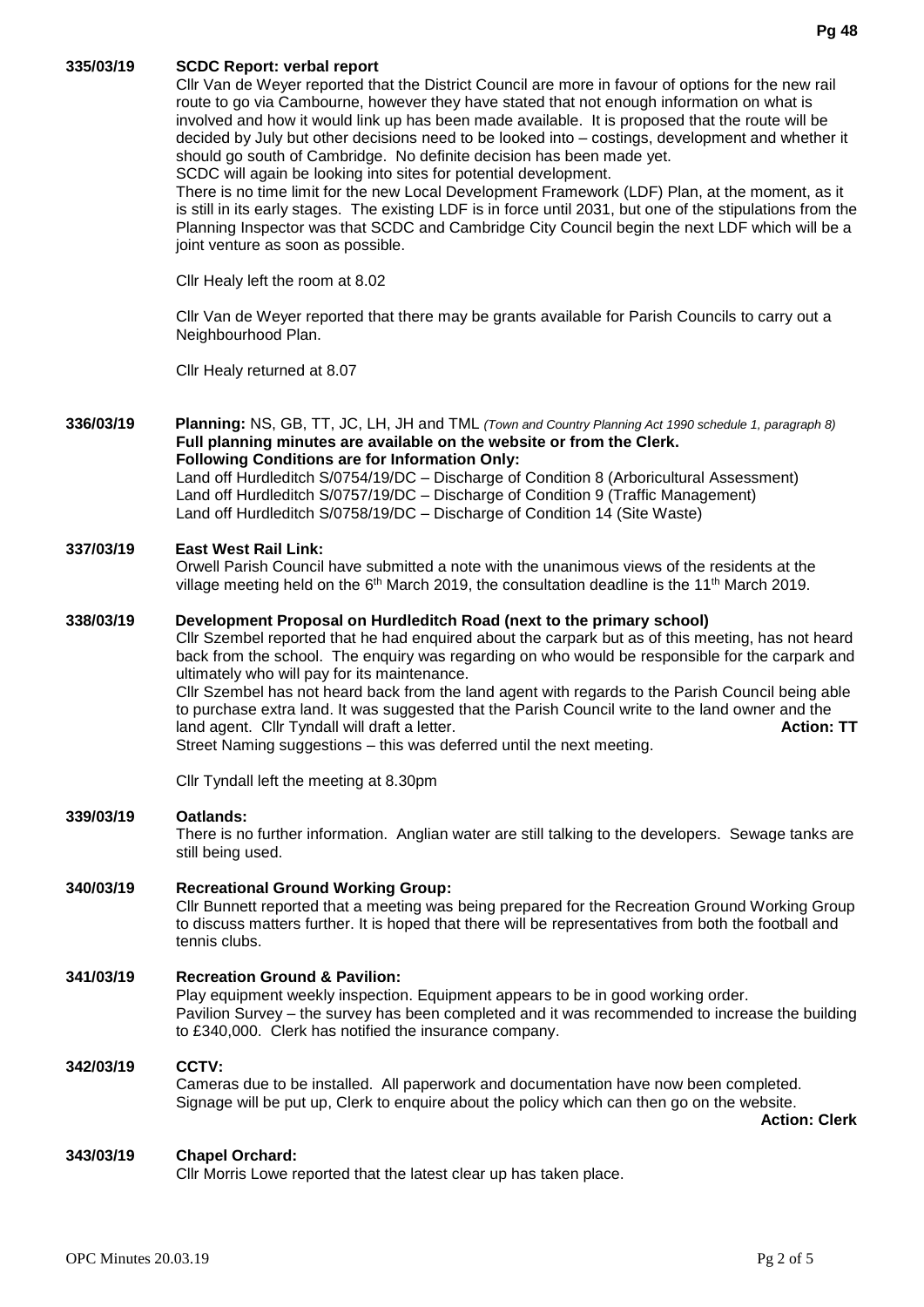# **344/03/19 Clunch Pit Management Trust (CPMT):**

Cllr Bunnett and Cllr Healy attended the latest meeting. A discussion regarding winding up the Trust to become a Committee or Sub Committee of the Parish Council has been delayed so for the meantime the Trust will continue.

Key holders/key safe – the CPMT would like to continue using the padlocks and will give a key to the Clerk.

#### **345/03/19 Village Hall:**

Cllr Healy will contact Mrs Stammers to enquire as to what is happening with the Village Hall.

**Action: JH**

#### **346/03/19 Meadowcroft Way: Yellow Lines**

Possibility of installing yellow lines near the junction of Meadowcroft Way. Clerk has been in contact with the Highway department CCC who sate that it may be possible to protect the junction with double yellow lines extending 10m from the centre of the junctions along each kerb race. This would prevent vehicles parking close to the junction in either the Close or on Lotfield Road. They question was raised as to whether it is a persistent issue?

They also state the cost to the Parish Council would be at 100% which at the present time is about £3300, unless the Parish Council look at the LHI Scheme. They also state that prior to any lining being installed there would need to be a formal consultation process whereby local residents and stakeholders could comment and object to the proposals. Depending on the number of objections this could lead to the scheme being cancelled. The lining would also need enforcement by the police and there is no civil enforcement outside of Cambridge City and this would be entirely at the polices discretion.

Clerk will arrange a meeting with Highways. **Action: Clerk**

#### **347/03/19 Meldreth Parish Council:**

It was proposed by Cllr Healy to agree to the extra office costs of £1068.65 for Meldreth Parish Council, this was seconded by Cllr Morris Lowe and agreed by all, see item 348/03/19

#### **348/03/19 Financial Matters:**

1. Financial Statements for March

2.Payments and Additional payments for March *(Additional payments are shaded, these costs have already been agreed but may not have appeared on the agenda.*

*Local Government Act (LGA); Public Health Act (PHA); Open Space Act (OSA)*

| Payee                             | Amount £    | Vat £       | <b>Description</b>                                                                                                                          | <b>Power</b>   |
|-----------------------------------|-------------|-------------|---------------------------------------------------------------------------------------------------------------------------------------------|----------------|
| Salaries, HMRC,<br>Pension        | Classified  | 0           | <b>Employees payments</b>                                                                                                                   | LGA 1972 s112  |
| J Damant                          | 21.29       | $\mathbf 0$ | <b>Expenses</b>                                                                                                                             | LGA 1972 s111  |
| Sheppard & Co                     | 325         | 0           | Pavilion survey                                                                                                                             | <b>LGA</b>     |
| <b>Hales Printers</b>             | 1092.00     | $\mathbf 0$ | <b>Bulletin printing</b>                                                                                                                    | LGA 1972 s142  |
| <b>CHT</b>                        | 2466        | 411         | Defibrillator for pavilion - this has been<br>agreed for two but now only purchasing<br>one see item 354/03/19 awaiting updated<br>invoice. | PHA 1936 s234  |
| Village Garden<br>Services        | 165         | 0           | Installation of Notice board along Hillside                                                                                                 | LGA 1972 s111  |
| Village Garden<br>Services        | 40.00       | 0           | Clear and clean phone box                                                                                                                   | OSA 1906 s9/10 |
| Stanley Tee LLP                   | 360         | 60          | Legal costs                                                                                                                                 | LGA 1972 s111  |
| Carter Jonas                      | 50          | 0           | Paddock rent 30/9/18 - 25/03/19                                                                                                             | OSA 1906 s9/10 |
| Eon                               | 83.33<br>DD | 3.97        | <b>Pavilion Electric</b>                                                                                                                    | LGA 1972 s133  |
| <b>Meldreth Parish</b><br>Council | 90.00       | 0           | Office rent                                                                                                                                 | LGA 1972 s133  |

#### **Payments awaiting authorisation**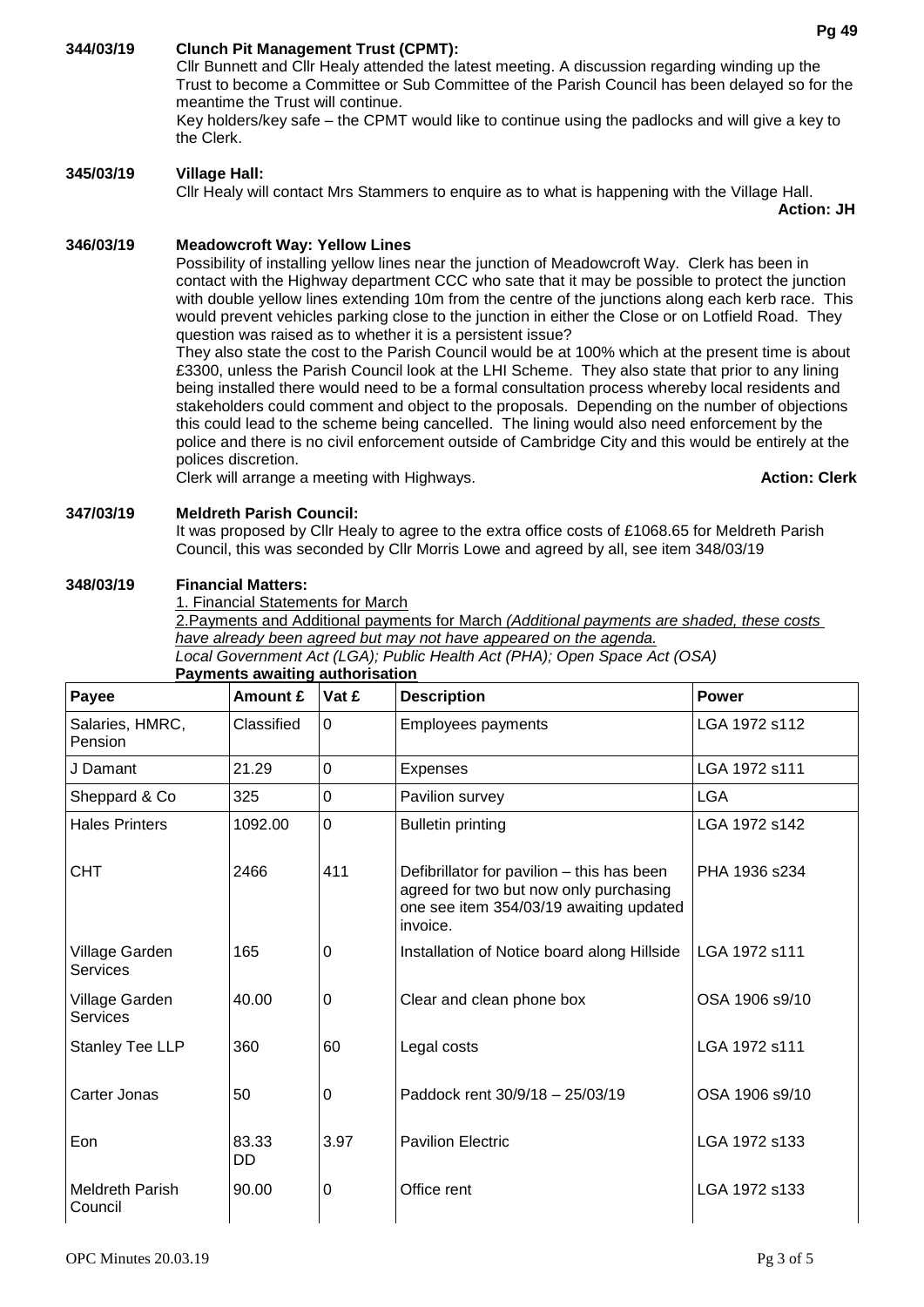| <b>Meldreth Parish</b><br>Council | 1068.65 | Contribution to offset ongoing costs with<br>the running of the office | LGA 1972 s133 | Pg 50 |
|-----------------------------------|---------|------------------------------------------------------------------------|---------------|-------|
| The Acorn Workshop                | 940.00  | Wooden notice board for Meadowcroft                                    | LGA 1972 s111 |       |

Payments Received: £2400.00 Tennis Club; Bulletin Payments were proposed by Cllr Healy, seconded by Cllr Szembel and agreed by all.

#### **349/03/19 Funding Matters:**

A meeting has taken place with a consultant to look at how the Parish Council can obtain grants and funding. A Mission Statement has also been produced which will help with the language of grant submissions (SMART) (Sustainable, Multi-Functional, Accessible, Responsible and Transformational). There will also need to be a public consultation undertaken. Further discussions will be needed. It was proposed by Cllr Szembel that an Extraordinary meeting take place at the end of April to discuss this matter, this was seconded by Cllr Bunnett and agreed by all. Dates proposed are 24,25,26 April. Clerk to organise. **Action: Clerk** Clerk will begin to put together a list of funding organisations **Action: Clerk Action: Clerk** Cllr Healy will look into FA and LTA funding avenues.

Clerk to enquire when LCPAS will have their next funding workshop. **Action: Clerk** One other matter concerns drainage of the field, there is, at the present no permission to coos the other piece of land to enable the water to drain into the brook, though it is not known whether this would be allowed. Cllr Szembel suggested that a discussion with the land owner regarding drainage access needs to be considered. Clerk to contact James Fisher S106 officer regarding drainage of this land as a proviso was made but needs confirmation as to what this entails.

**Action: Clerk**

**350/03/19 Notice Board for Meadowcroft Way:** Has been ordered.

#### **351/03/19 Community Benefit:**

There have been no applications.

#### **352/02/19 Community Gritting:**

A discussion took place regarding the possibility of purchasing a vehicle (quad bike or small tractor). Cllr Morris Lowe suggested that a small tractor which can be used for various jobs maybe a better option and therefore more cost effective. A container to store the equipment will also need further investigation. It was suggested that this would be a good item for the Village Meeting to get some feedback from residents and if they have any suggestions on what the equipment could be used for. Cllr Morris Lowe will put together a report which will cover, costings; insurance, driving licence requirements and the use of volunteers. **Action: TML Action: TML** Clerk will enquire with Highways regarding permission for a small tractor, permission has already been given for a quad bike. **Action: Clerk** and the set of the set of the set of the set of the set of the set of the set of the set of the set of the set of the set of the set of the set of the set of the set of the set o

**353/03/19 Annual Parish Meeting followed by Village Fair: May 22nd 2019** Catering *(LGA 1972 s 145 (1) (a))* Cllr Healy reported that they had received a very positive response from village organisations wishing to take part. A discussion took place regarding how this event will take place. It was suggested that organisations set up stalls prior to the Annual Parish Meeting (Village Meeting) which will commence at 7pm and then followed by the organisations reports and demonstrations. Hospitality will be catered for by the Parish Council, with regards to drinks, but it was suggested that outside caterers ie a food van maybe a good idea. Cllr Healy will make enquiries with village organisations first and if they are unable to provide a catering service to then look outside the village. This was agreed by all to be a good idea. **Action: JH Action: JH** Cllr Healy will also put together a programme of events. **Action: JH Action: JH** Posters and flyers will also be done to promote the event.

#### **354/03/19 Defibrillator/Red Telephone Box:** *(PHA 1936 s234)*

Clerk has ordered one machine which will be installed at the pavilion. It was proposed by Cllr Healy that the payment for the Defibrillator be made from the precept this was seconded by Cllr Gould and agreed by all.

It was decided that as there was no clear placement for the installation of a second defibrillator at the Village Hall, it was proposed by Cllr Bunnett to defer the purchase of the machine until a place can be found, this was seconded by Cllr Szembel and agreed by all. Clerk has made enquiries regarding completing a Heritage Statement and what it actually involves as the defibrillator may still be able to be positioned at the phone box. **Action: Clerk**